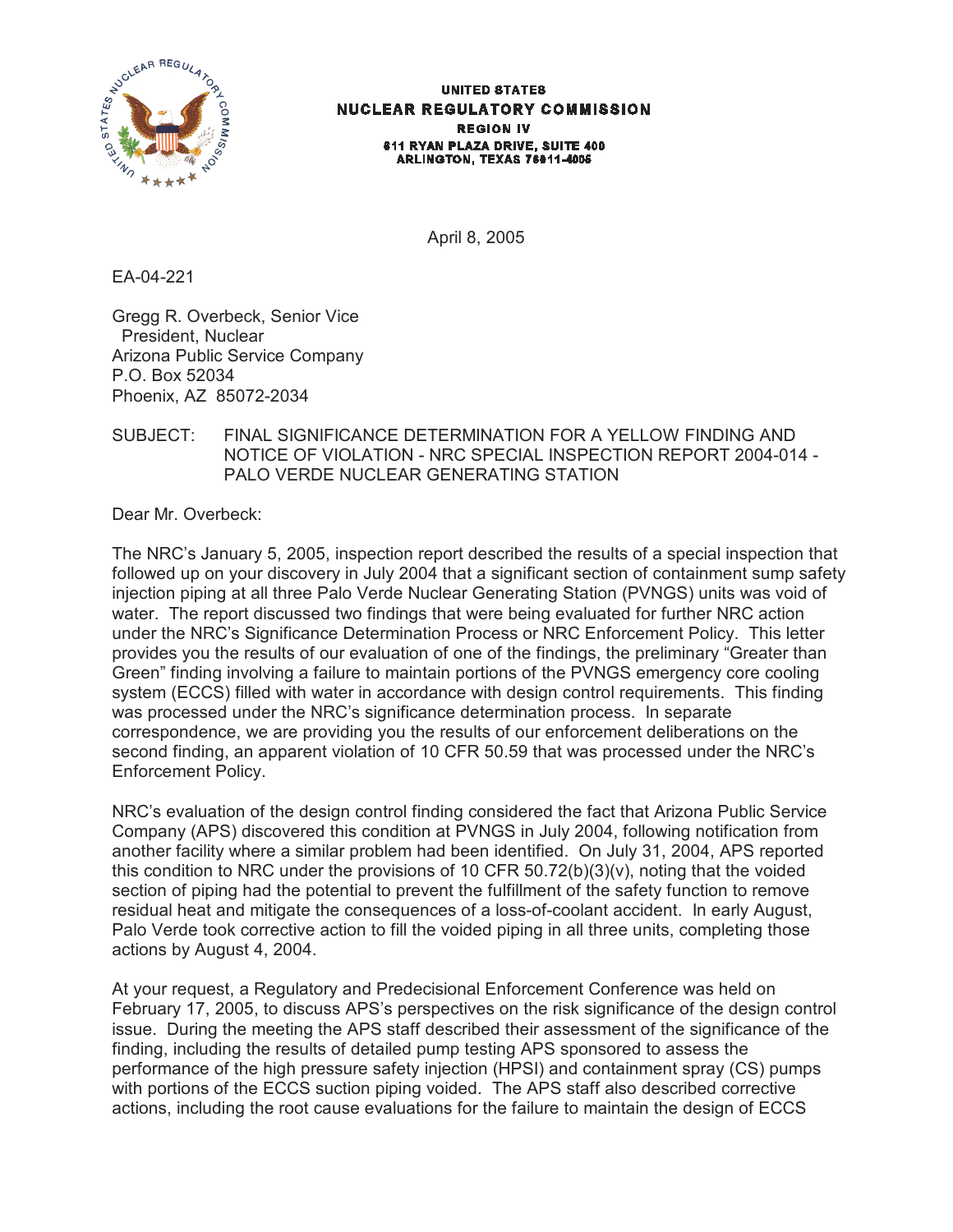Arizona Public Service Company -2-

suction piping. The APS staff indicated that maintaining voided ECCS suction piping was contrary to the original design intent and was an unanalyzed condition. Your investigation identified possible causes as including: (1) the design requirement was specified, but the end user did not consider the design requirement and incorporate the requirement into procedures; (2) the design requirement was recognized, but there was a breakdown in communicating the design requirement to the end user; and (3) the design requirement was not recognized by the responsible design organization.

The APS staff indicated that the pump testing demonstrated that high pressure safety injection pumps would function for all loss of coolant accidents associated with a pipe break greater than 2.0 inches in diameter. Additionally, the APS staff indicated that, as a conservative measure during the significance determination, no change was made to your probabilistic safety assessment model to account for small-break loss of coolant accidents between 2.0 and 2.3 inches. The APS staff indicated that the significance of the finding should be characterized as having low to moderate safety significance (White) because the change in core damage frequency from the subject performance deficiency was  $7.0 \times 10^{-6}$ .

After considering the information developed during the inspection, the information APS provided at the conference, and the information APS provided in letters dated December 27, 2004, February 10, 2005, February 15, 2005, February 24, 2005, and February 28, 2005, the NRC has concluded that the inspection finding is most appropriately characterized as a Yellow finding, i.e., an issue with substantial importance to safety that will result in additional NRC inspection and potentially other NRC action. While we agreed with many of the assumptions that formed the basis for your risk determination, we identified many uncertainties associated with the conduct of the pump tests. A discussion of these uncertainties, their effect on our significance determination, and the primary basis for the NRC's conclusion, follows.

The NRC's review determined that the pump testing provided useful insights into post-accident high pressure safety injection pump performance. Nevertheless, there were several uncertainties associated with the testing and analysis methodologies that could have an impact on the overall conclusions regarding the availability of ECCS pumps following a loss-of-coolant accident. The significant test method uncertainties were in the areas of: (1) the use of the Froude Correlation and scaling, and (2) the impact of temperature on required net positive suction head. There were also several uncertainties associated with differences between the test configuration and the actual plant configuration. The significant configuration uncertainties were in the areas of: (1) the use of ambient temperature water during testing in lieu of postaccident temperature water, (2) the use of a method of air injection during the full scale testing that did not represent the actual void discovered in the plant, (3) the failure to model the transition between suction sources and the associated impact on check valve and system response, and (4) the failure during testing to account for post-accident conditions affecting the pump discharge.

We evaluated the above test method and test configuration concerns and concluded that they introduced large qualitative uncertainties associated with the selection of the loss-of-coolant accident break spectrum utilized by the APS staff in completing the safety analysis. After accounting for the uncertainties, we concluded that at least some portion of the medium loss-ofcoolant accident break spectrum should be included in the significance determination of the failure to maintain the ECCS suction piping filled with water.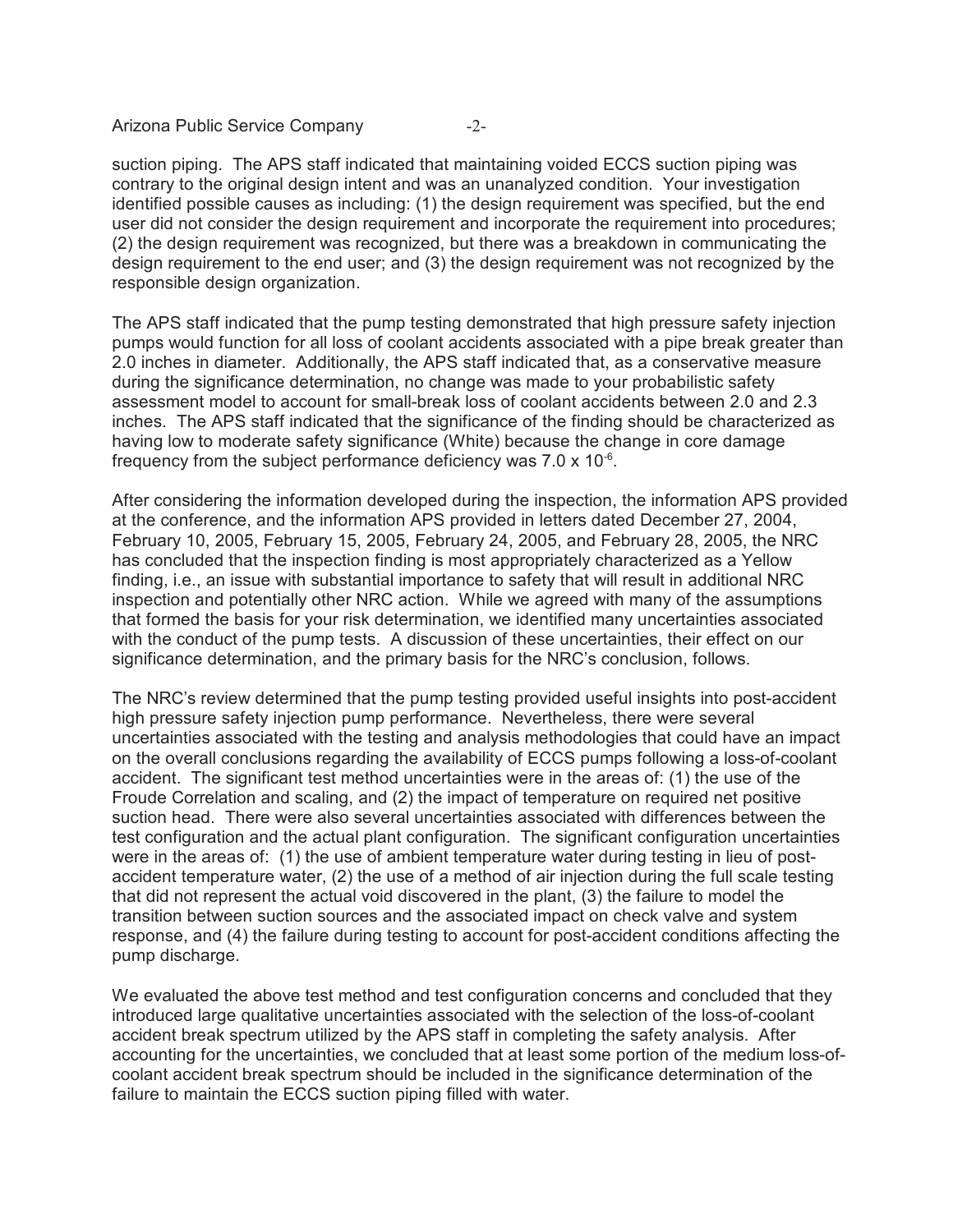Taking into account these uncertainties, we determined that the most appropriate value for the change in core damage frequency lies between  $5.7 \times 10^{-6}$ , the result assuming that the performance deficiency only affects system response to small breaks, and  $4.6 \times 10^{-5}$ , the result assuming that high pressure safety injection pumps would fail on recirculation during a mediumbreak LOCA. Given that 89 percent of the range of core damage frequency lies in the Yellow region, as defined by the significance determination process, we have concluded that the most appropriate characterization of the significance of this finding is Yellow. Additional details of our evaluation and basis for arriving at a Yellow significance determination are contained in **Enclosure 2.**

We will use the NRC Action Matrix to determine the most appropriate NRC response for this issue. We will notify you by separate correspondence of that determination.

You have 30 calendar days from the date of this letter to appeal the staff's determination of significance for this Yellow finding. Such appeals will be considered to have merit only if they meet the criteria in NRC Inspection Manual Chapter 0609, Attachment 2.

The NRC also has determined that the failure to maintain portions of the Palo Verde ECCS in accordance with design specifications is a violation of 10 CFR Part 50, Appendix B, Criterion III, Design Control. This violation is cited in the enclosed Notice of Violation (Notice), **Enclosure 1**. The circumstances surrounding this violation were described in detail in the subject inspection report. In accordance with the NRC Enforcement Policy, the Notice of Violation is considered escalated enforcement action because it is associated with a Yellow finding. You are required to respond to the violation and should follow the instructions specified in the enclosed Notice in preparing your response.

In accordance with 10 CFR 2.390 of the NRC's "Rules of Practice," a copy of this letter, its enclosures, and your response will be made available electronically for public inspection in the NRC Public Document Room or from the NRC's document system (ADAMS), accessible from the NRC Web site at http://www.nrc.gov/reading-rm/adams.html. To the extent possible, your response should not include any personal privacy, proprietary, or safeguards information so that it can be made available to the public without redaction. The NRC also includes significant enforcement actions on its Web site at www.nrc.gov; select **What We Do**, **Enforcement**, then **Significant Enforcement Actions**.

Sincerely,

**/RA/**

Bruce S. Mallett Regional Administrator

Docket Nos. 50-528; 50-529; 50-530 License Nos. NPF-41; NPF-51; NPF-74

Enclosures: see next page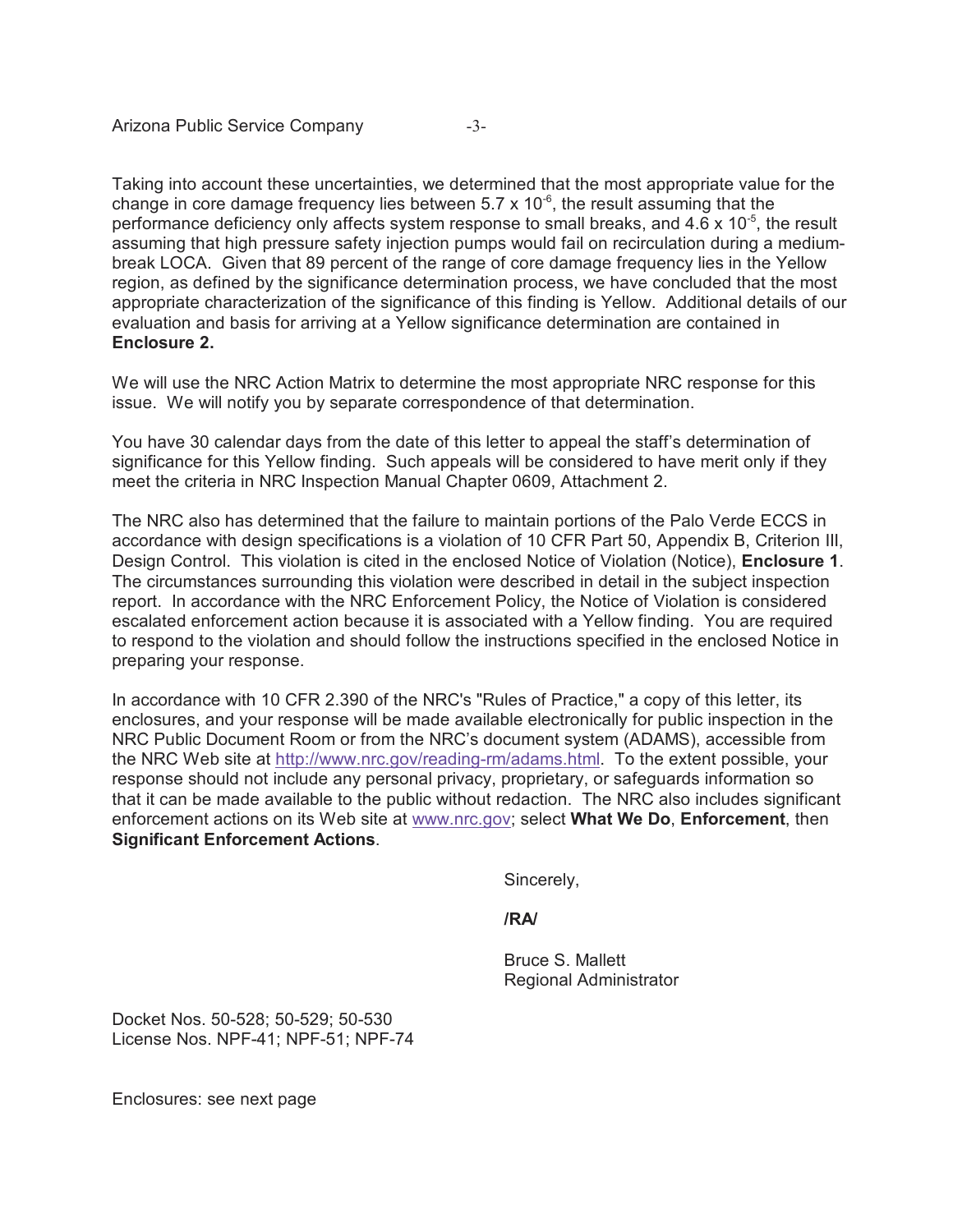Arizona Public Service Company -4-

1. Notice of Violation

2. Final Significance Determination

cc w/Enclosures 1 & 2:

Steve Olea Arizona Corporation Commission 1200 W. Washington Street Phoenix, AZ 85007

Douglas K. Porter, Senior Counsel Southern California Edison Company Law Department, Generation Resources P.O. Box 800 Rosemead, CA 91770

Chairman Maricopa County Board of Supervisors 301 W. Jefferson, 10th Floor Phoenix, AZ 85003

Aubrey V. Godwin, Director Arizona Radiation Regulatory Agency 4814 South 40 Street Phoenix, AZ 85040

M. Dwayne Carnes, Director Regulatory Affairs/Nuclear Assurance Palo Verde Nuclear Generating Station Mail Station 7636 P.O. Box 52034 Phoenix, AZ 85072-2034

Hector R. Puente Vice President, Power Generation El Paso Electric Company 310 E. Palm Lane, Suite 310 Phoenix, AZ 85004

Jeffrey T. Weikert Assistant General Counsel El Paso Electric Company Mail Location 167 123 W. Mills El Paso, TX 79901

John W. Schumann Los Angeles Department of Water & Power Southern California Public Power Authority P.O. Box 51111, Room 1255-C Los Angeles, CA 90051-0100

John Taylor Public Service Company of New Mexico 2401 Aztec NE, MS Z110 Albuquerque, NM 87107-4224

Cheryl Adams Southern California Edison Company 5000 Pacific Coast Hwy. Bldg. DIN San Clemente, CA 92672

Robert Henry Salt River Project 6504 East Thomas Road Scottsdale, AZ 85251

Brian Almon Public Utility Commission William B. Travis Building P.O. Box 13326 1701 North Congress Avenue Austin, TX 78701-3326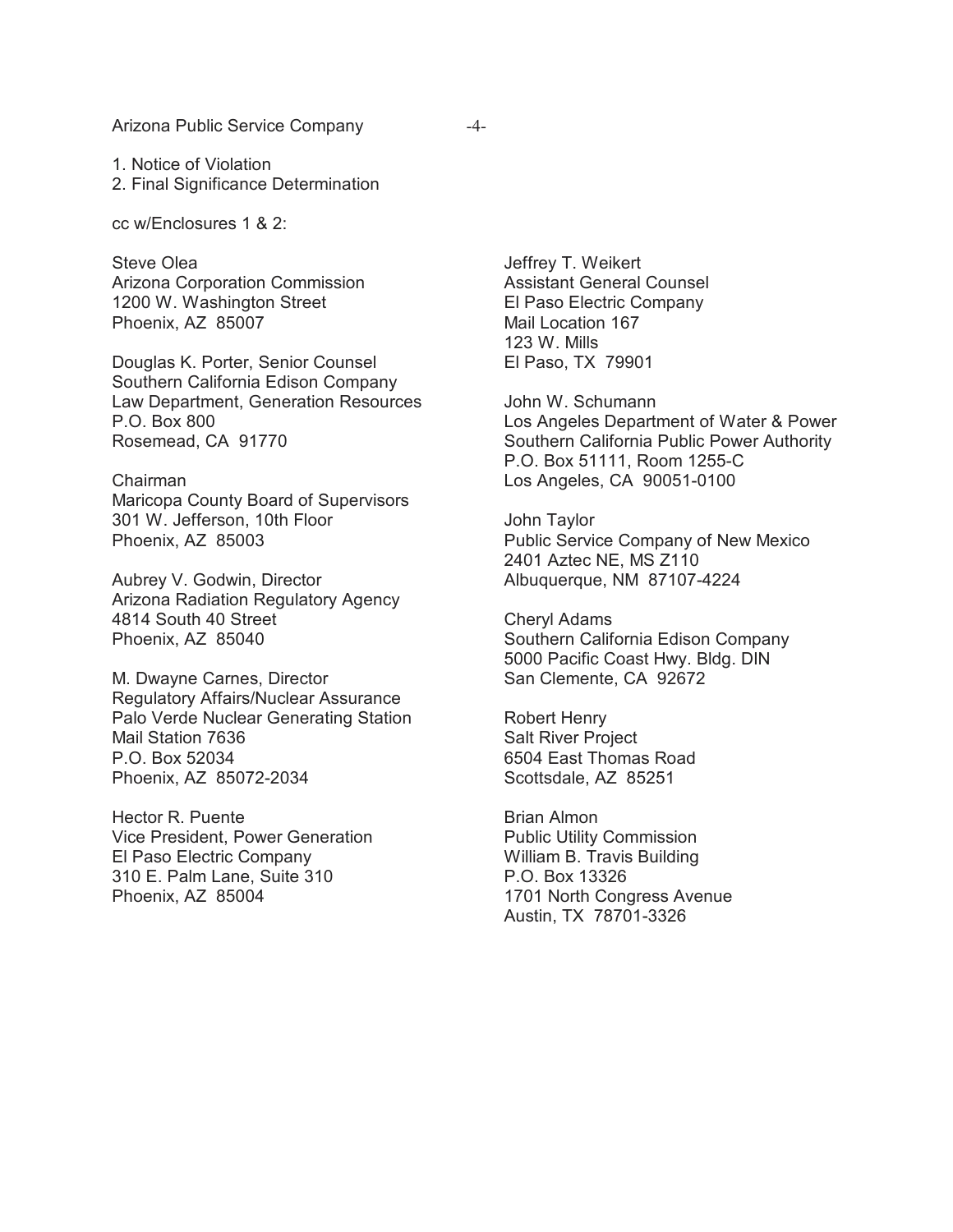#### **Enclosure 1**

#### NOTICE OF VIOLATION

Arizona Public Service Company Docket Nos. 50-528; 50-529; 50-530

Palo Verde Nuclear Generating Station License Nos. NPF-41; NPF-51; NPF-74 EA-04-221

During an NRC inspection completed December 8, 2004, a violation of NRC requirements was identified. In accordance with the "General Statement of Policy and Procedure for NRC Enforcement Actions," NUREG-1600, the violation is listed below:

10 CFR Part 50, Appendix B, Criterion III, Design Control states, in part, that measures shall be established to assure that the design basis is correctly translated into specifications, procedures, and instructions.

The design basis for the Palo Verde Nuclear Generating Station (PVNGS) is specified, in part, in the plant Updated Final Safety Analysis Report (UFSAR). Section 6.3 of the UFSAR, "Emergency Core Cooling System," states, in part, that the safety injection piping will be maintained filled with water, and that during recirculation mode, the available net positive suction head for the containment spray and high pressure safety injection pumps is 25.8 feet and 28.8 feet, respectively (values that assume the pump suction piping is filled with water.)

Contrary to the above, from initial plant licensing until July 2004, the design control measures established by the licensee were not adequate to assure that the design basis for the PVNGS emergency core cooling system (ECCS) was appropriately translated into specifications, procedures, and instructions. The licensee had no specifications, procedures or instructions in place to assure that the design basis for the ECCS system was maintained. Specifically, except for limited periods of time following ECCS leak testing prior to 1992, the licensee failed to maintain portions of the containment sump safety injection recirculation piping filled with water in accordance with the UFSAR, a nonconformance that affected the available net positive suction head for the containment spray and high pressure safety injection pumps as described in the UFSAR. This condition existed at Units 1, 2 and 3 of the PVNGS facility from initial plant operation (1985, 1986 and 1987, respectively) until August 2004, at which time corrective actions were taken to fill the affected piping.

This violation is associated with a Yellow SDP finding.

Pursuant to the provisions of 10 CFR 2.201, Arizona Public Service Company is hereby required to submit a written statement or explanation to the U.S. Nuclear Regulatory Commission, ATTN: Document Control Desk, Washington, DC 20555 with a copy to the Regional Administrator, Region IV, 611 Ryan Plaza Drive, Suite 400, Arlington, TX, 76011, and a copy to the NRC Resident Inspector at the Palo Verde facility, within 30 days of the date of the letter transmitting this Notice of Violation (Notice). This reply should be clearly marked as a "Reply to a Notice of Violation; EA-04-221" and should include for each violation: (1) the reason for the violation, or, if contested, the basis for disputing the violation or severity level, (2) the corrective steps that have been taken and the results achieved, (3) the corrective steps that will be taken to avoid further violations, and (4) the date when full compliance will be achieved.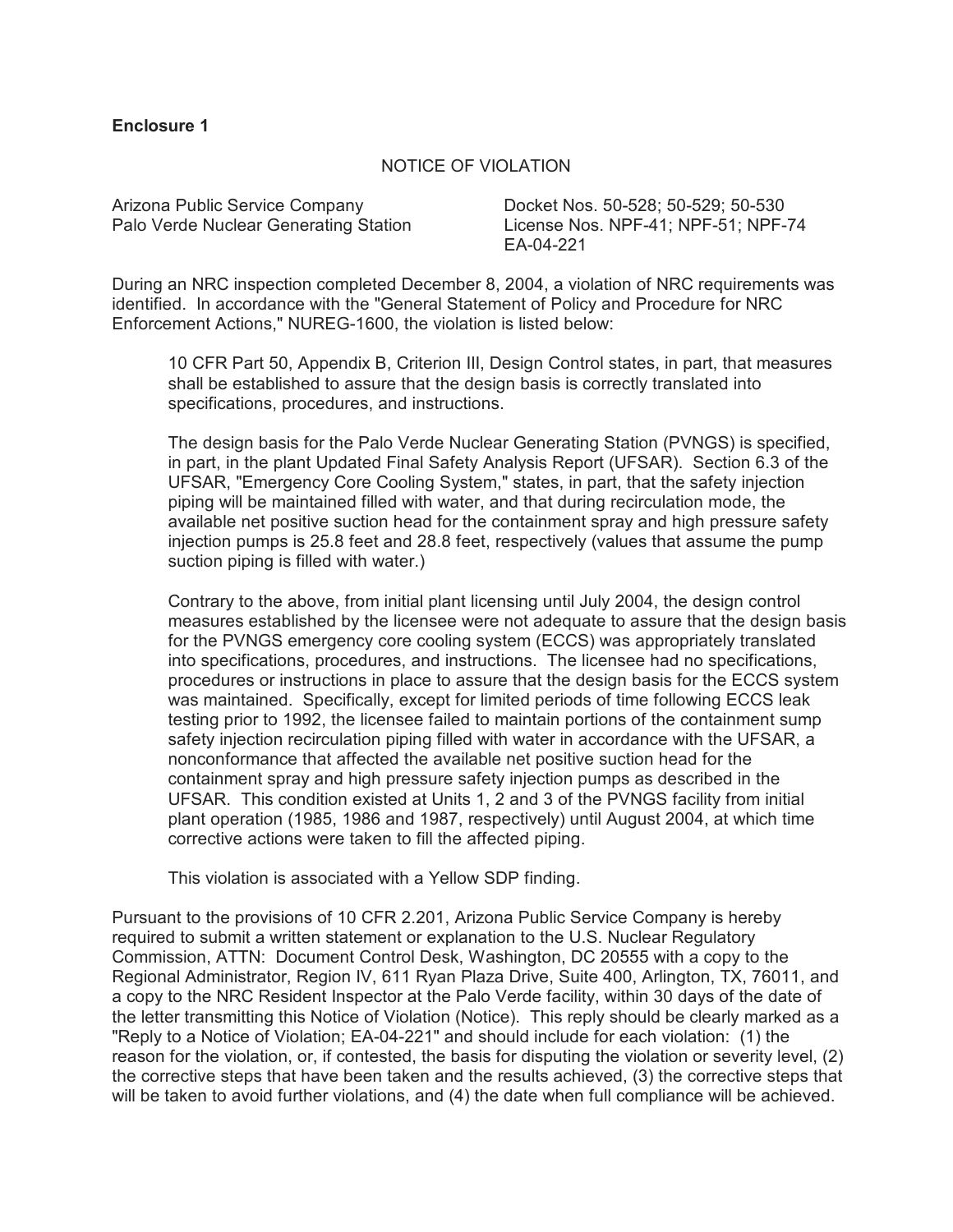Your response may reference or include previous docketed correspondence, if the correspondence adequately addresses the required response. If an adequate reply is not received within the time specified in this Notice, an order or a Demand for Information may be issued as to why the license should not be modified, suspended, or revoked, or why such other action as may be proper should not be taken. Where good cause is shown, consideration will be given to extending the response time.

If you contest this enforcement action, you should also provide a copy of your response, with the basis for your denial, to the Director, Office of Enforcement, U.S. Nuclear Regulatory Commission, One White Flint North, 11555 Rockville Pike, Rockville, MD 20852-2738. Because your response will be made available electronically for public inspection in the NRC Public Document Room or from the NRC's document system (ADAMS), accessible from the NRC Web site at http://www.nrc.gov/reading-rm/adams.html, to the extent possible, it should not include any personal privacy, proprietary, or safeguards information so that it can be made available to the public without redaction. If personal privacy or proprietary information is necessary to provide an acceptable response, then please provide a bracketed copy of your response that identifies the information that should be protected and a redacted copy of your response that deletes such information. If you request withholding of such material, you must specifically identify the portions of your response that you seek to have withheld and provide in detail the bases for your claim of withholding (e.g., explain why the disclosure of information will create an unwarranted invasion of personal privacy or provide the information required by 10 CFR 2.390(b) to support a request for withholding confidential commercial or financial information). If safeguards information is necessary to provide an acceptable response, please provide the level of protection described in 10 CFR 73.21.

Dated this  $8<sup>th</sup>$  day of April 2005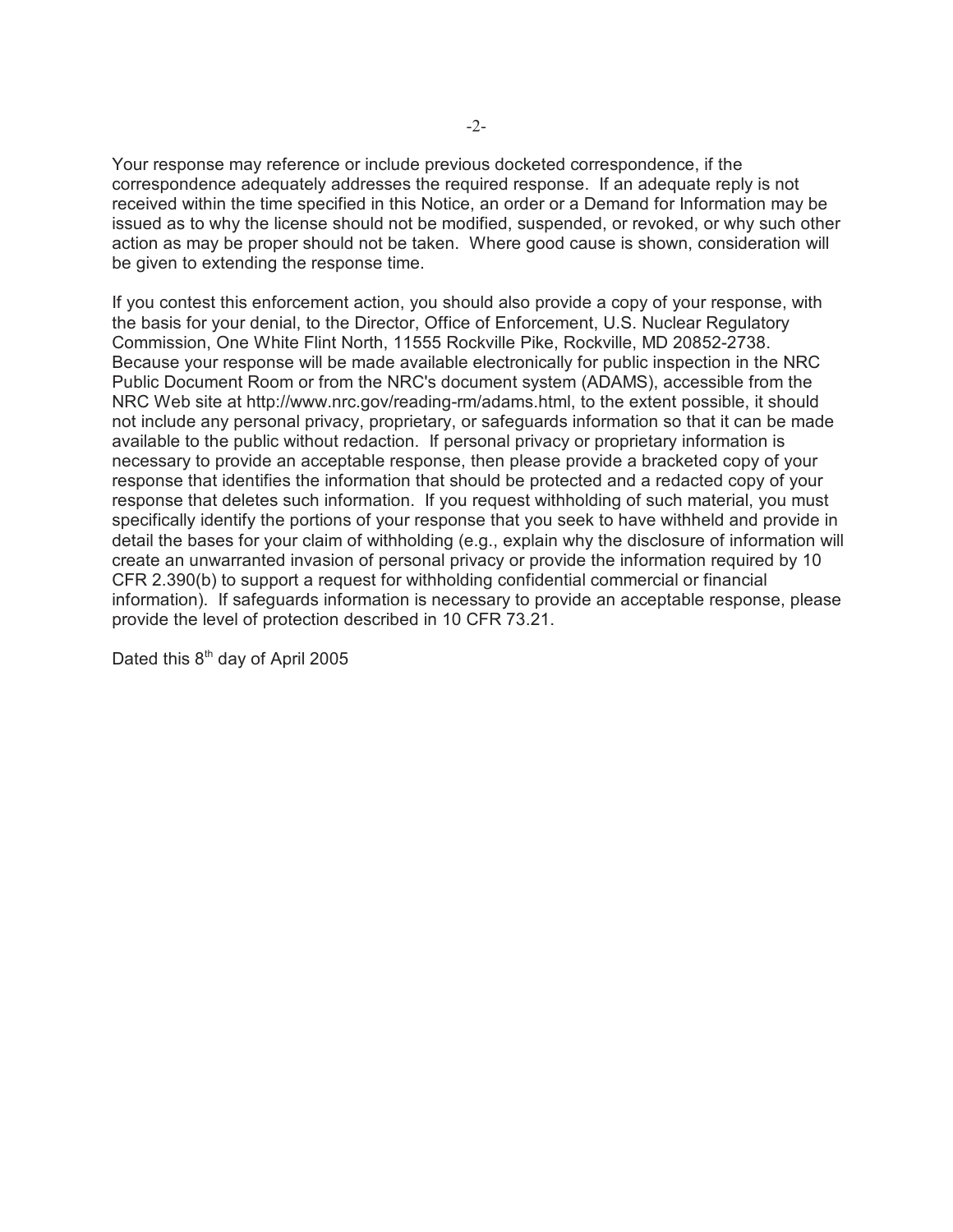# **Enclosure 2**

Final Significance Determination Palo Verde Nuclear Generating Station Voiding in the Recirculation Sump Suction Line

The NRC reviewed each of the differences between the licensee's evaluation documented in their analysis, Document Number 13-NS-C074, "Significance Determination of Containment Sump Air Entrainment," and presented during the Regulatory Conference held on February 17, 2005, and the NRC's preliminary significance determination. Using the additional data provided by the licensee, as well as evaluations and input from the NRC staff, a final significance determination was performed by modifying the preliminary evaluation as appropriate. The documentation that follows is not a stand-alone evaluation; the reader must also be familiar with the preliminary significance determination documented in NRC Special Inspection Report 05000528/2004014, 05000529/2004014, AND 05000530/2004014, Attachment D, "Phase 2 and Phase 3 Risk Assessments."

## **I. Internal Events**:

Table 1 presents the differences between the licensee's evaluation and the NRC's preliminary evaluation for the internal initiators affected by the performance deficiency.

| <b>TABLE 1</b><br><b>Differences</b><br><b>Internal Events Assessment</b> |                                           |                                 |  |  |
|---------------------------------------------------------------------------|-------------------------------------------|---------------------------------|--|--|
| Initiating Event                                                          | <b>NRC Preliminary</b><br>$\triangle$ CDF | <b>PVNGS</b><br>$\triangle$ CDF |  |  |
| Large LOCA                                                                | $1.44 \times 10^{-6}$                     | 0                               |  |  |
| Medium LOCA                                                               | $1.06 \times 10^{-5}$                     | O                               |  |  |
| Small LOCA                                                                | $9.15 \times 10^{-7}$                     | $4.5 \times 10^{-6}$            |  |  |
| Transients (PSV)                                                          | $2.89 \times 10^{-6}$                     | $2.7 \times 10^{-7}$            |  |  |
| LOOP (RCP seal<br>LOCA)                                                   | $9.72 \times 10^{-8}$                     | 0                               |  |  |
| Total                                                                     | $1.59 \times 10^{-5}$                     | $4.8 \times 10^{-6}$            |  |  |

The NRC evaluated each of these differences, to determine the appropriate assumptions to use for the final determination. The following characterizes each of the changes made to the NRC's preliminary significance determination: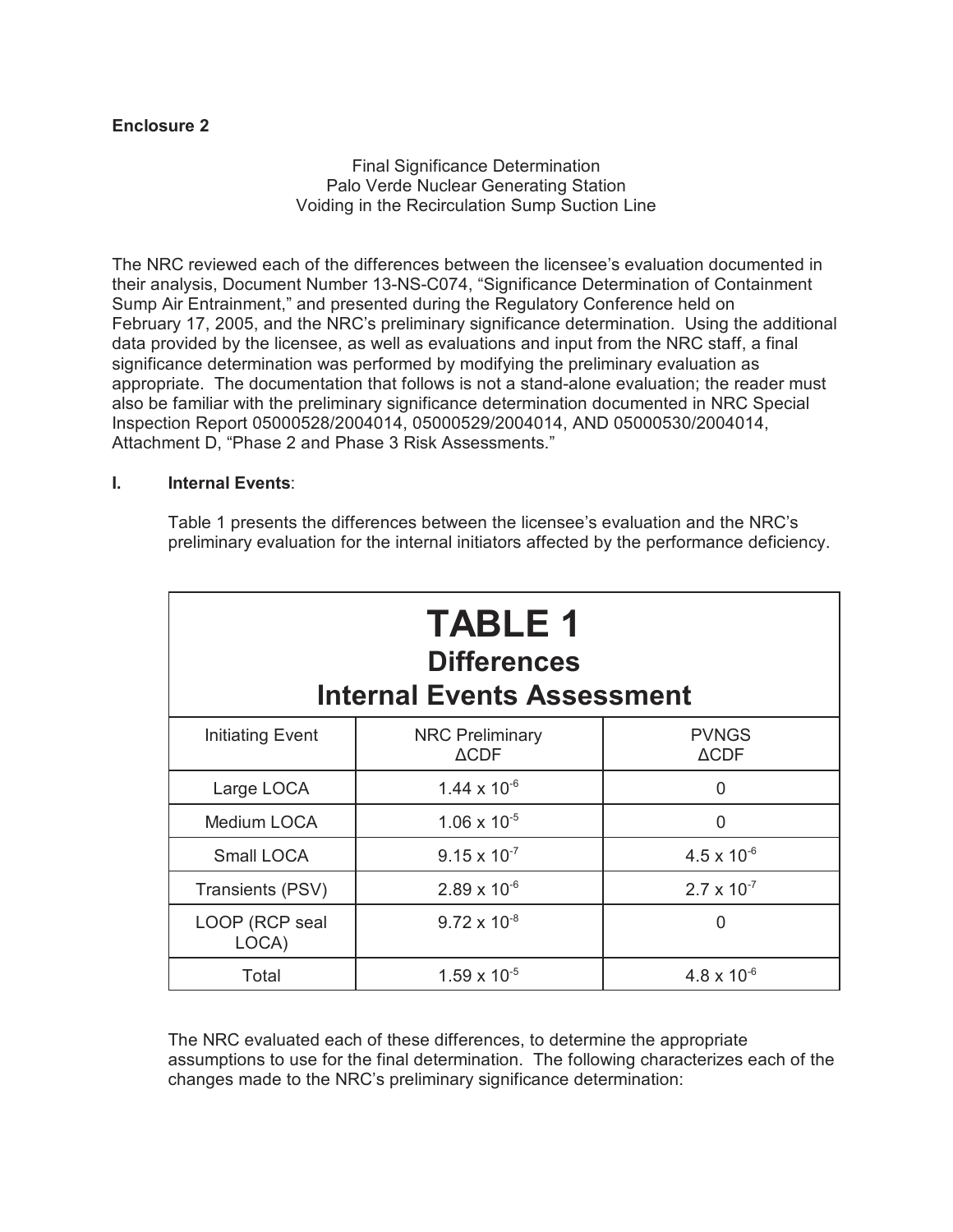## 2. Recovery

Based on the testing performed, the licensee assumed that the containment spray pumps would not fail beyond nominal failure probabilities and that high pressure safety injection (HPSI) pumps would only fail during small-break lossof-coolant accidents (LOCAs). In addition, because the failures were limited to only the most severe conditions on the pumps, the licensee assumed that the pumps would not be recoverable.

The NRC adjusted the preliminary analysis to indicate that only the HPSI pumps would fail and that this failure would damage the pumps such that they could not be recovered in the short term. Making these assumptions, the NRC used the Standardized Plant Analysis Risk Model for Palo Verde 1, 2, & 3 (SPAR), Revision 3.03 to quantify the change in core damage frequency (∆CDF) related to small breaks. The change in assumptions resulted in an increase in ∆CDF to  $3.41 \times 10^{-6}$ .

#### 3. Relief Valves

The licensee's probabilistic risk assessment model indicates that the pressurizer safety valves would not open if the auxiliary feedwater function is successful, and that they would always open if the auxiliary feedwater function is not successful.

The NRC agreed that the probability of a safety valve opening was dependent on the success or failure of auxiliary feedwater. Therefore, the NRC adjusted the SPAR output to indicate that the safety valves would always open during transients and special initiators if auxiliary feedwater was unavailable. However, the NRC did not agree that safety valves could never open given a success of the auxiliary feedwater function, but concurred that the value used in the SPAR was too high because the Palo Verde units do not have pilot-operated relief valves. Therefore, there are no actuation circuits that could inadvertently open the valves below setpoint and the safety valve setpoints at Palo Verde are significantly higher than the anticipatory pilot-operated relief valve setpoints at other plants modeled.

Therefore, the NRC used a screening value of  $2.0 \times 10^{-3}$  as the probability the safety valves open during a transient with successful auxiliary feedwater injection. This value was selected because it was an order of magnitude smaller than the nominal value used in the SPAR. Additionally, the NRC used the same assumptions used for the small-break LOCAs, namely, the containment spray pumps would not fail from the air in the suction lines and the HPSI pumps would fail upon recirculation and would not be recoverable.

The resulting ∆CDF related to transients and special initiators decreased to  $2.33 \times 10^{-8}$ .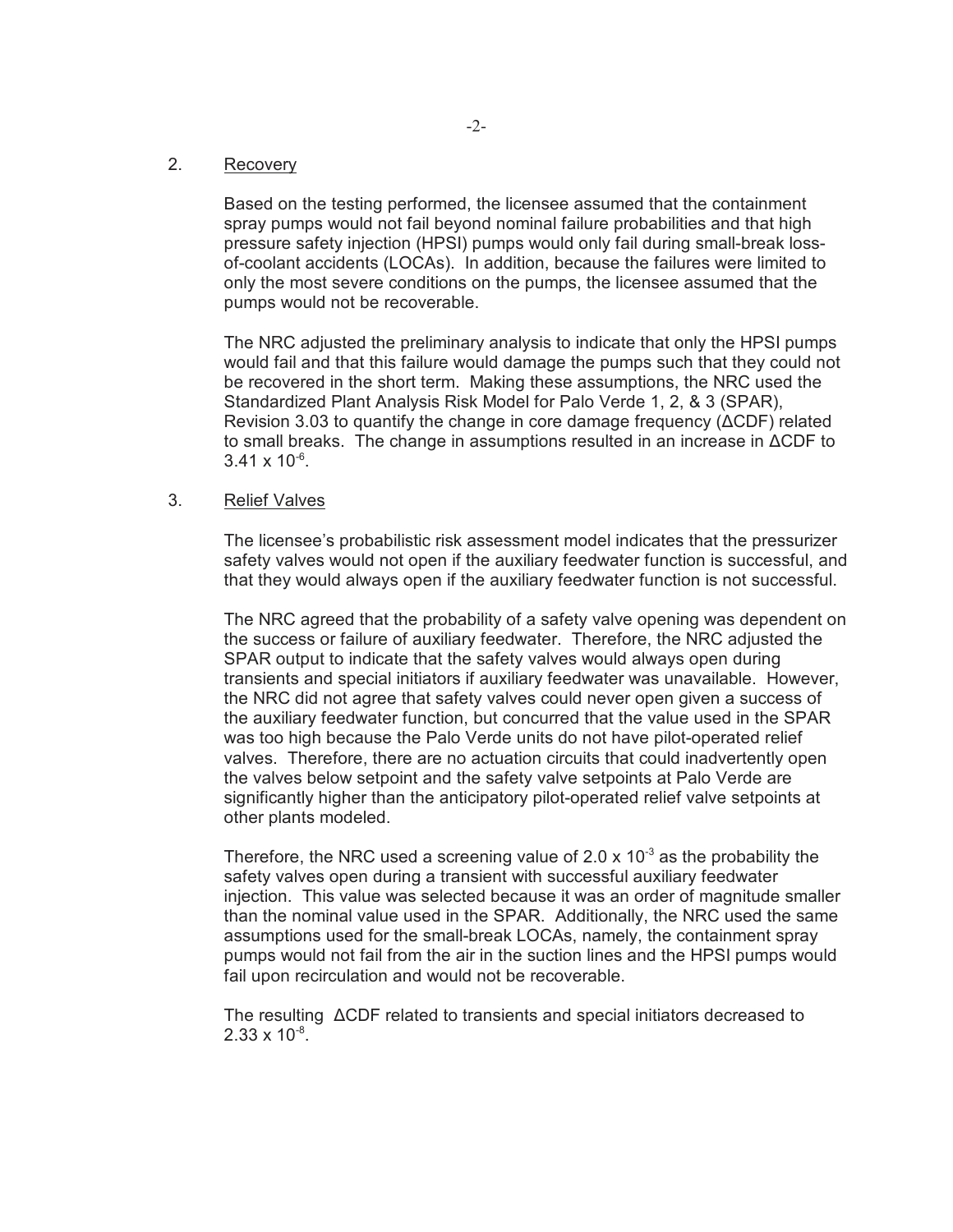#### 4. Reactor Coolant Pump Seals

The licensee assumes that there is no possibility of a seal LOCA with their pumps, regardless of seal survival. The manufacturer of the seals has stated that the seal package clearances are small enough that a total failure of all seals would only result in a leak of 17 gallons per minute per pump. Therefore, there could never be a loss-of-coolant accident caused solely by the failure of the pump seals. The NRC determined that the total impact of this finding on loss of offsite power sequences were the result of seal LOCAs. As such, the finding had no impact on loss of offsite power initiators. Therefore, the NRC determined that the best estimate of ∆CDF was zero.

#### 5. Containment Spray Pumps

The licensee assumed that the containment spray pumps would not fail at a greater rate as a result of the performance deficiency. They stated that their testing program proved that the containment spray pumps would continue to function throughout all accidents.

The staff determined that there were a significant number of concerns related to the applicability of the licensee's testing to the actual conditions that the pumps would be exposed to during an event. However, the NRC determined that most of these concerns would have a greater impact on the HPSI pumps. Therefore, the NRC assumed that the licensee's assumption was correct. This is a best estimate assumption based on a qualitative estimate of all inputs and data available. The resulting change was quantified with the changes discussed under Item 5.

#### 6. HPSI Pumps

The licensee assumed that the HPSI pumps would function throughout all medium- and large-break scenarios. The licensee stated that their testing program proved that the finding would not prevent pump success for larger sized breaks because of the increased containment overpressure and the increase in flow rates through the pump. Therefore, the licensee concluded that there would be no increase in the core damage frequency for these accidents.

The staff concurred that the licensee's testing showed that as break size increased, the probability of failing the HPSI pumps decreased. Therefore, the NRC concluded that the licensee's assumption that the risk from large-break LOCAs was not affected by this finding was appropriate. The NRC determined that the best estimate of ∆CDF for large-break sequences was zero.

However, the staff had concerns with the scaling and applicability of the testing to indicate the ability of the HPSI pumps to perform their function in the plant. These concerns are documented in Section III of this document. Therefore, the NRC determined that the finding could result in a failure of the high pressure recirculation (HPR) function during a medium-break LOCA. As such, the NRC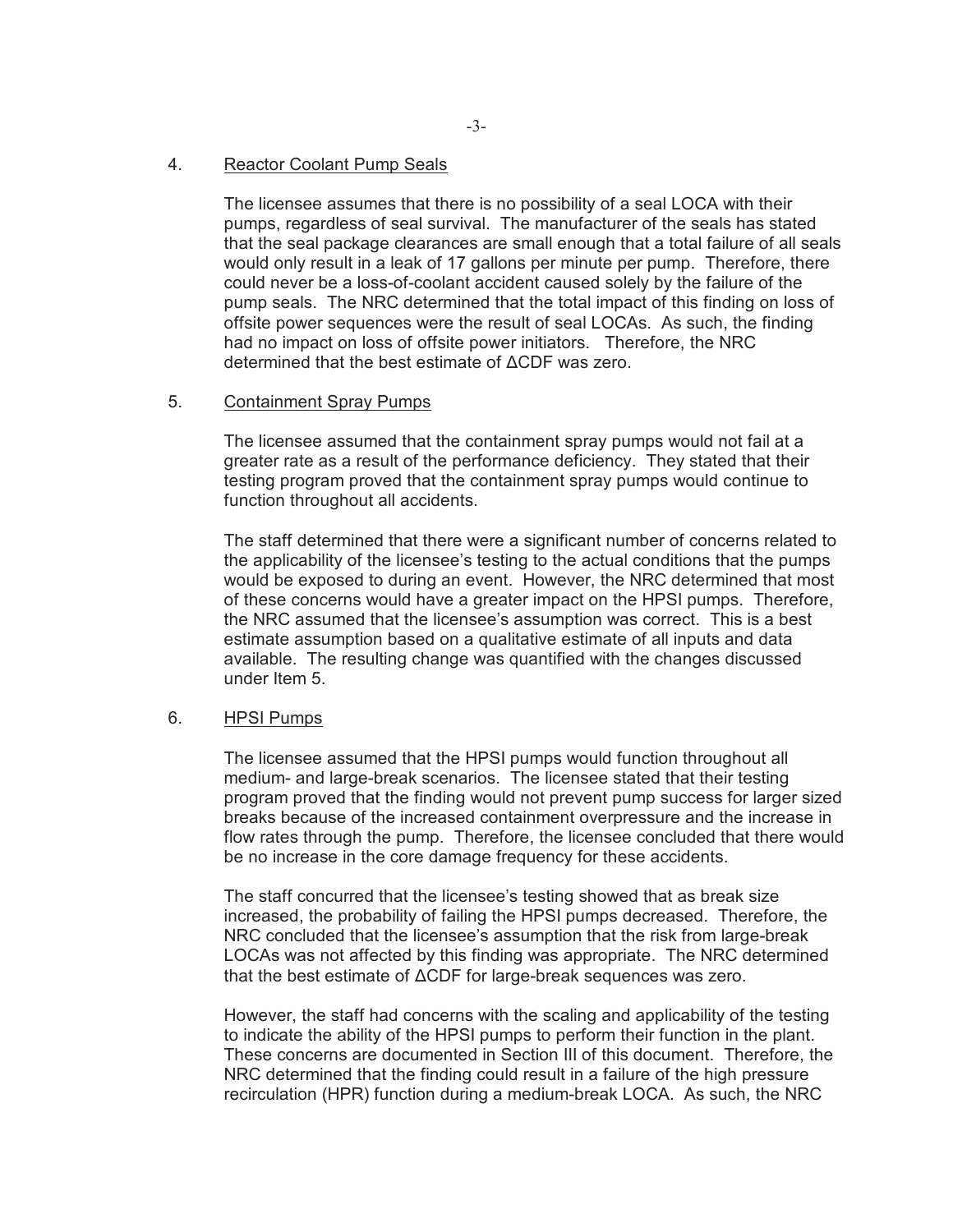reviewed the range of potential changes in core damage frequency based on different assumptions. The value of ∆CDF, provided that the HPR function would never fail as a result of air in the sump lines during a medium-break LOCA, is zero. If air in the sump lines would have caused the pumps to fail throughout the entire range of medium-break sizes, the resulting ∆CDF would be  $4.03 \times 10^{-5}$  for medium-break sequences.

The concerns believed by the staff to have the most impact on how well the testing modeled actual plant conditions are documented in Section III, "Modeling and Scaling Concerns."

## **II. External Events**

Table 2 presents the differences between the licensee's evaluation and the NRC's preliminary evaluation for the external initiators affected by the performance deficiency.

| <b>TABLE 2</b><br><b>Differences</b><br><b>External Initiators Assessment</b> |                                           |                                 |  |  |
|-------------------------------------------------------------------------------|-------------------------------------------|---------------------------------|--|--|
| Initiating Event                                                              | <b>NRC Preliminary</b><br>$\triangle$ CDF | <b>PVNGS</b><br>$\triangle CDF$ |  |  |
| Seismic                                                                       | $7.90 \times 10^{-6}$                     | $3.5 \times 10^{-7}$            |  |  |
| <b>Internal Floods</b>                                                        | $2.44 \times 10^{-9}$                     | $1.0 \times 10^{-8}$            |  |  |
| <b>Internal Fire</b>                                                          | $9.26 \times 10^{-7}$                     | $1.8 \times 10^{-6}$            |  |  |
| <b>Total External</b>                                                         | $8.83 \times 10^{-6}$                     | $2.4 \times 10^{-6}$            |  |  |

The NRC evaluated each of these differences, to determine the appropriate assumptions to use for the final determination. The following characterizes each of the changes made to the NRC's preliminary significance determination:

A. Cooldown Following Seismic Event

The major difference in the seismic analyses is that NRC did not give credit for cooldown following a seismic event as a success for a seismically induced smallbreak LOCA, as did the licensee. This was assumed because the atmospheric dump valves are not required safe shutdown equipment. Also, many additional activities would compete with the cooldown for operator attention given a catastrophic earthquake. The earthquake used by the NRC and the licensee was a seismic event three times larger than the design-basis earthquake. This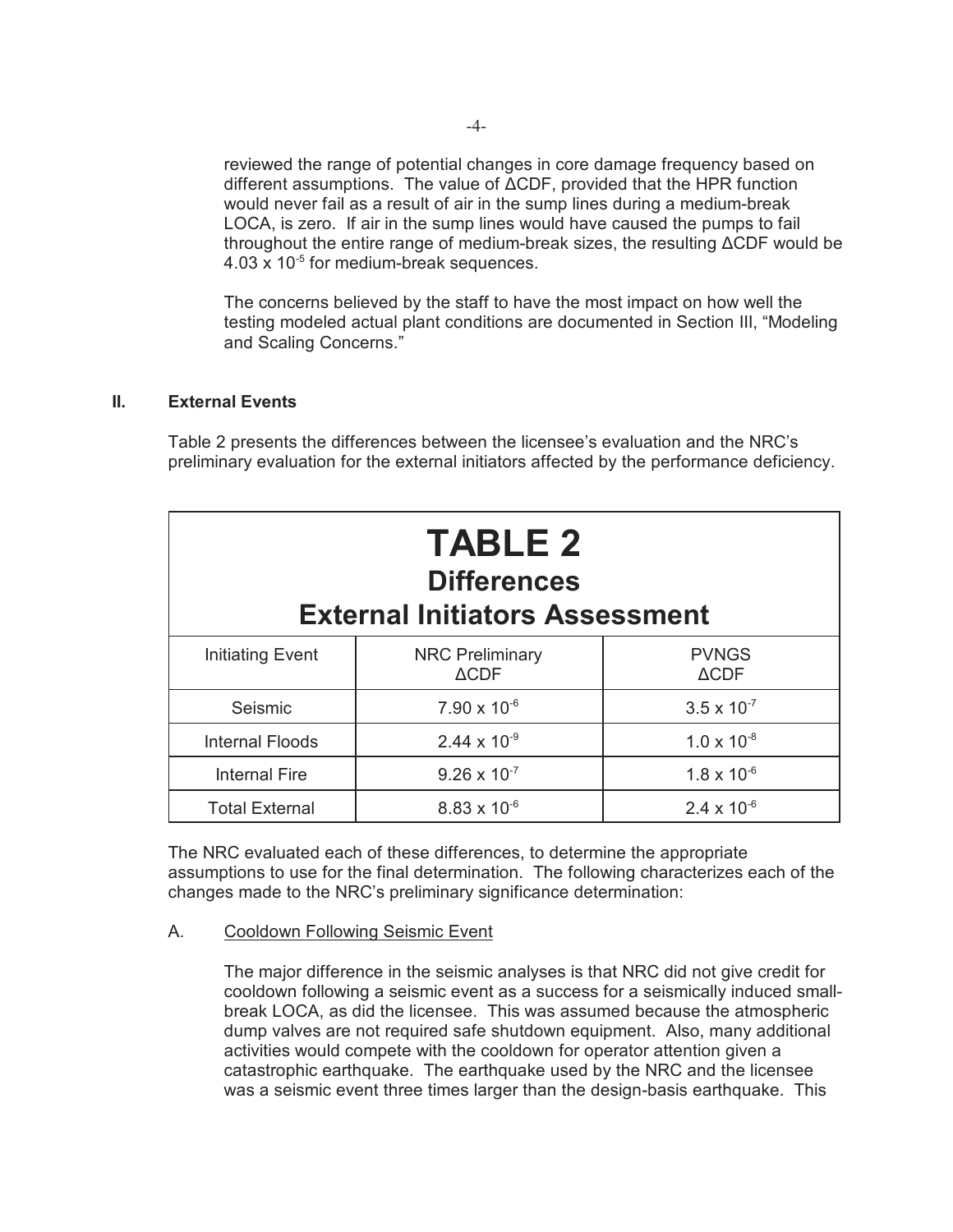event was given a likelihood,  $F_{(3\text{-Seismic})}$ , of 3.0 x 10<sup>-5</sup>/yr in the Palo Verde Individual Plant Examination of External Events (IPEEE).

The NRC evaluated the licensee's assumptions. The IPEEE standard gave a deterministic requirement to review seismic events to ensure success paths following a seismically induced small-break LOCA. However, the licensee's seismic hazards evaluation determined that this event was unlikely. Therefore, the NRC used a screening value of 0.1 to model the likelihood that a seismic event would result in a small-break LOCA,  $P_{(SeismicLocA)}$ . Additionally, the NRC reviewed the sequences for a seismically-induced loss-of-coolant accident. Most of these sequences involved an extended period between event initiation and the receipt of a recirculation actuation signal. As such, the NRC determined that some credit should be given for operators cooling down the plant and placing it in shutdown cooling prior to the need for recirculation. Therefore, the NRC used a screening value of 0.1 for the basic event probability that operators failed to initiate a cooldown in time.

The conditional core damage probability,  $CCDP_{(SBIOOP)}$ , for a seismically-induced small-break LOCA with consequential loss of offsite power while the performance deficiency existed was quantified by the SPAR as  $1.454 \times 10^{-1}$ . This value was dominated by the 10-percent probability that operators would not cool down the plant in a timely manner. The baseline conditional core damage probability,  $CCDP_{(Base)}$ , for a seismically-induced small-break LOCA with consequential loss of offsite power was quantified by the SPAR as  $2.764 \times 10^{-2}$ . The resulting ∆CDF was calculated as follows:

- $\triangle CDF = F_{(3-Seismic)} * P_{(SeismicLOCA)} * CCDP_{(SBLOOP)} F_{(3-Seismic)} * P_{(SeismicLOCA)} * CCDP_{(Base)}$ 
	- =  $3.0 \times 10^{-5}$ /yr \*  $0.1$  \*  $1.454 \times 10^{-1}$   $3.0 \times 10^{-5}$ /yr \*  $0.1$  \* 2.764 x  $10^{-2}$
	- $= 3.53 \times 10^{-7}$ /yr  $* 1$  year = 3.53 x 10<sup>-7</sup>

This represented a significant decrease in ∆CDF related to seismic initiators from the value presented in the preliminary significance determination.

B. Quantification of Internal Flooding

For internal floods, Palo Verde used their probabilistic risk assessment model loss of condenser vacuum and loss of nuclear cooling water event trees to quantify the change from internal risk. The NRC's preliminary estimate suggests that internal floods would pose no more risk than the internal events model.

The NRC adjusted the preliminary determination values to include the revised internal events assumptions and values from the SPAR. The resulting ∆CDF for internal flooding was increased to  $7.90 \times 10^{-9}$ . This value was very close to the licensee's quantification, and the exact value was not important to the final decision.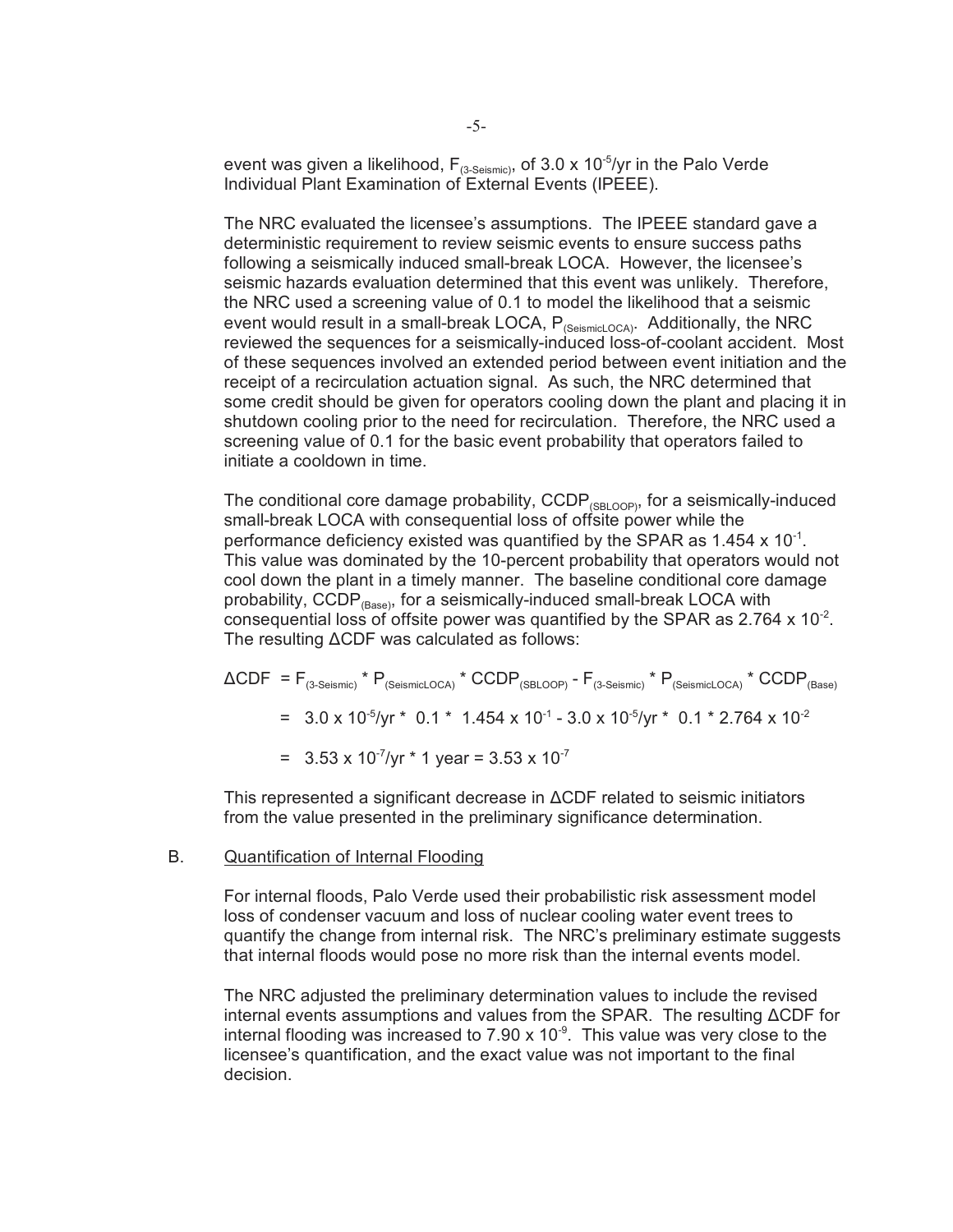#### C. Quantification of Internal Fire

The NRC's preliminary and the licensee's fire analyses are essentially the same (less than a factor of two apart). Once the assumption changes in internal events were applied, the NRC's value was approximately 3 times higher than the licensee's determination. However, Palo Verde has a complete fire model in their probabilistic risk assessment. Therefore, the NRC determined that the best estimate would be the licensee's fully developed result of 1.80 x 10<sup>-6</sup>.

# **III. Modeling and Scaling Concerns**

The following issues were identified by the staff as the major concerns related to the modeling and scaling of the licensee's testing program. Each of these examples has the potential to affect the licensee's assumption that the finding does not impact the HPR function for reactor coolant system break sizes in the medium-break range.

## 4. Froude Correlation:

The use of Froude numbers as the dimensionless parameter for scaling the test model was questioned. Actual test results indicated that the Froude number was not the best scaling factor for the vertical downcomer. The licensee changed the scaling of this pipe as a result. The staff questioned the use of the Froude number to model the section of piping from the downcomer to the bifurcation heading to the HPSI pump suction. If the ratio of the bubble rise rate to actual pipe velocity was not properly characterized, the result could be a significantly higher air ingestion rate for the HPSI pumps.

The staff reviewed additional information provided by the licensee on February 15, 2005, in response to questions raised at the regulatory conference. One example of issues identified during this review was that the licensee provided a document used to justify their use of Froude number scaling in modeling large pipes (United States Department of the Interior - Engineering Monograph No. 41, "Air-Water Flow in Hydraulic Structures"). This document raised the following additional problems or concerns:

- For closed pipe, especially with partial fill and elevation changes, the report used a different Froude number equation than in the Palo Verde model.
- In discussing partially filled closed systems it stated, "There are many literature references that indicate model predictions often underestimate in the quantity of air which actually flows in prototype structures."
- The document stated, "studies clearly indicate that for estimating airflow rates using models, it is necessary to accurately reproduce the entire airflow passage above the water" (meaning not averaging values). The calculations for this were extremely complex "summation" equations with the Froude number being just one of many variables.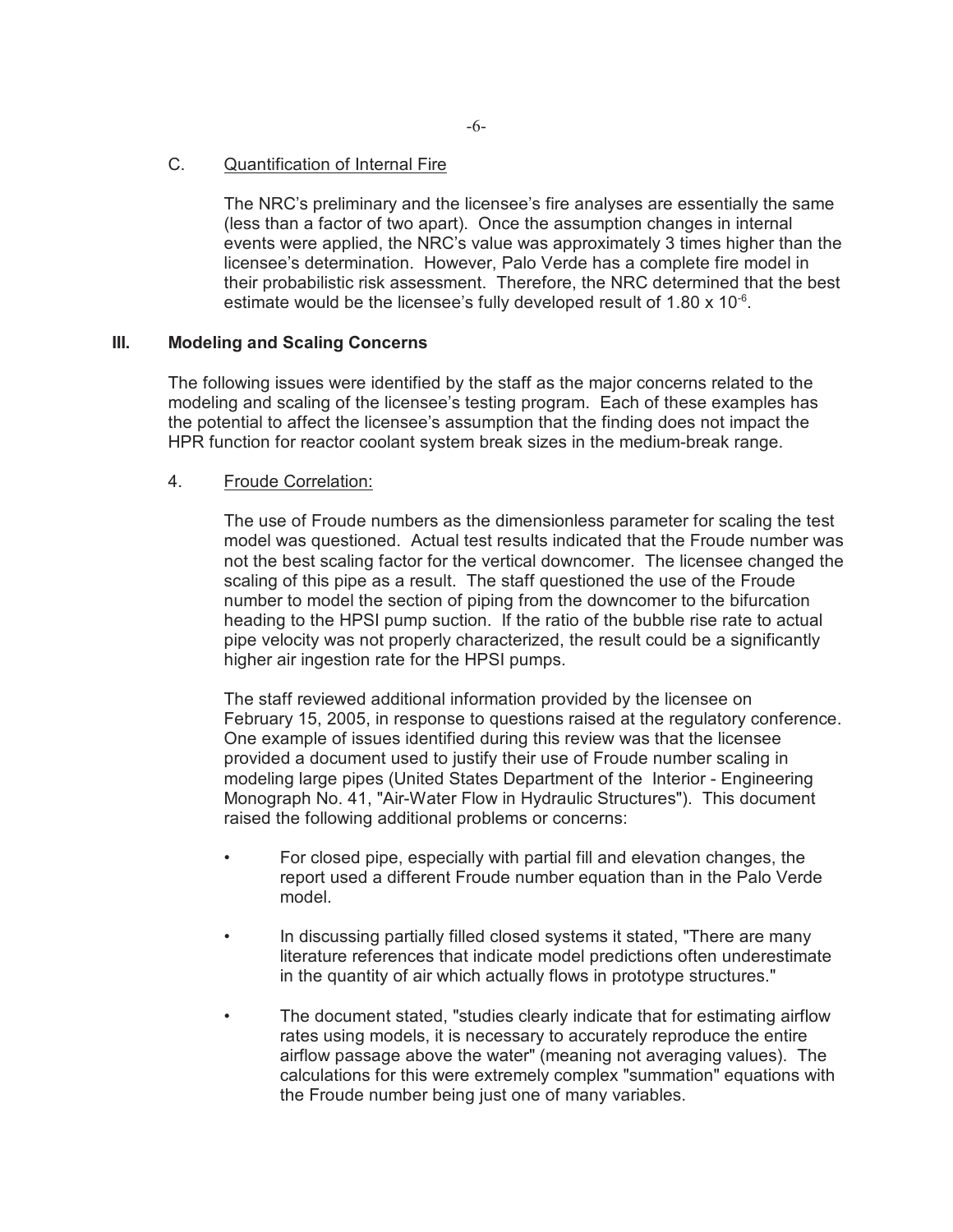- The document stated, ".... conditions can exist whereby bubbles will move downstream and form into pockets that move against the flow in an upstream direction. Studies investigated prototype cases in which large air pockets moved against the flow with sufficient velocity to completely destroy reinforced concrete." This indicated to the NRC staff that a water hammer analysis was necessary.
- Finally, the document described complex variations in the air-water flow regimes based on the flow devices (valves, gates, etc.) and the timing of these devices. The staff was concerned that the valve types, initial conditions, and timing of the model could have a major impact on the results.

## 2. Modeling of Pump Discharge

The licensee's full-scale model did not have a check valve nor did it model the continuous back pressure that would be provided by the reactor coolant system. As a result, the staff assumed that the test was much more applicable to steady state conditions and did not model the likelihood that air ingestion would cause intermittent closure of the discharge check valve and increase the likelihood that the pump would air bind.

#### 3. Transition Between Suction Sources

The licensee did not model the switch over from the refueling water tank to the containment sump during the scale model testing. Additionally, the licensee did not provide a complete assessment of the differences that may ensue between the test configuration and that of the plant from the switch over dynamics. The staff is concerned that the timing of various valve actions would have perturbed the behavior of gas and water movement and may have introduced an unrecognized error in the assessment.

#### 4. Air Injection Near Pump Suction

The licensee's full-scale test involved injecting air into an established steady flow close to the pump inlet. The staff believes that this model would not have the same effect on the net positive suction head available as it would if the air were distributed in the entire flow. Also the established steady flow and flow momentum would help to sweep air through the pump.

The presence of a high void fraction in the vertical section of the suction pipe would decrease the net positive suction head available while significantly increasing net positive suction head required. Inadequate net positive suction head can cause pump cavitation, pump vibration, and even pump failure. In the mockup test, big fluctuations in flow and pressure were observed. The fluctuations could have been magnified by the presence of a large amount of air in the entire suction flow region.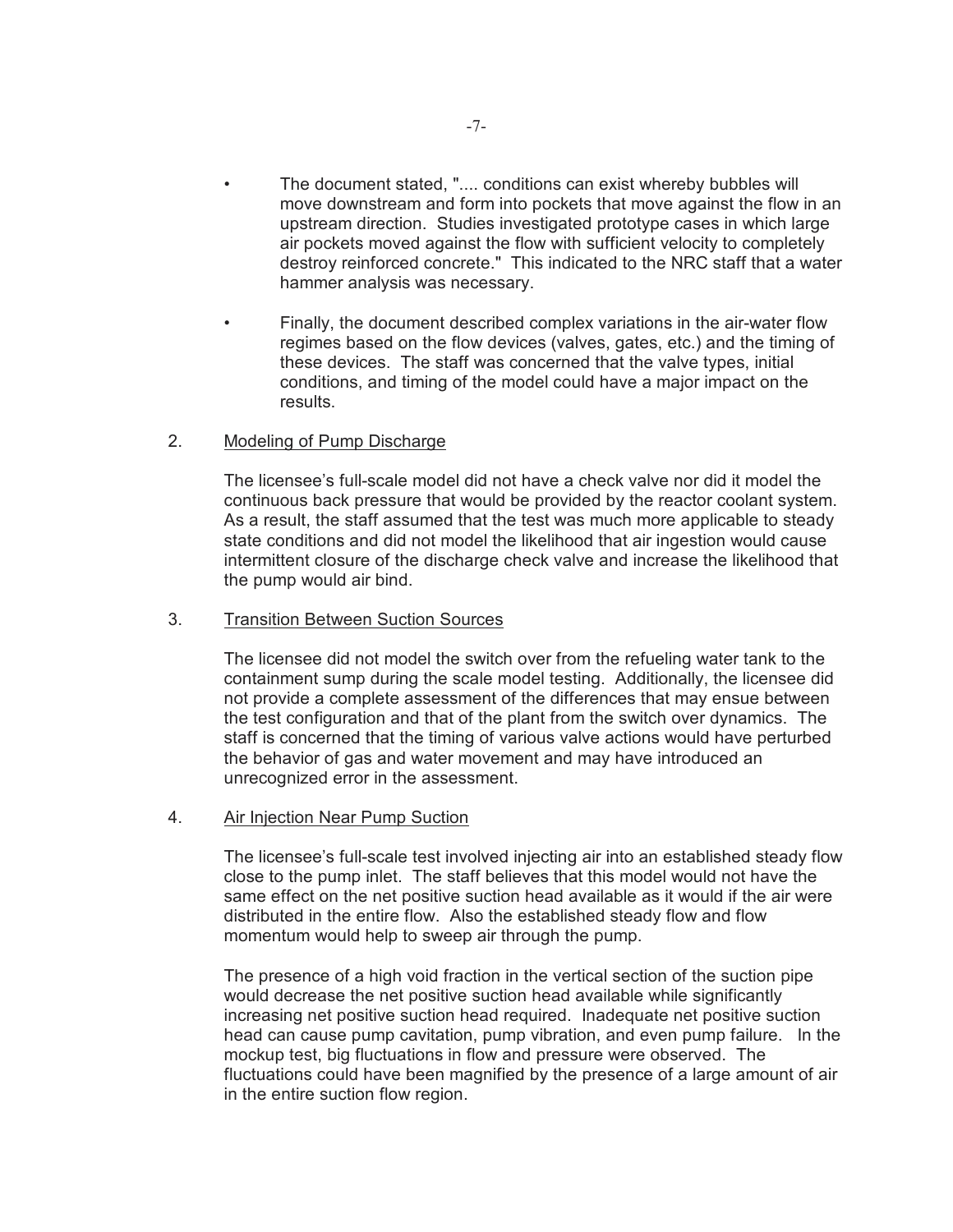5. Containment Environment/Temperature Concerns

The simulated containment pressure used by the licensee in the full-scale mockup was not the same as the full range of containment pressures under LOCA conditions. Also, the containment pressure for the mockup was not consistent with the sump water temperature. The use of 4.2 psig containment pressure was not consistent with the 70-degree temperature fluid that was used in the test. Based on accident analysis, a 4.2-psig containment pressure would correlate to a much higher sump water temperature. Use of 70 degrees F water while maintaining containment pressure at 4.2 psig is nonconservative with respect to pump performance.

## **IV. Sensitivities**

The NRC evaluated the sensitivity of the preliminary significance determination results to each of the assumptions that differed from the licensee's evaluation assumptions. For each of the assumptions documented in Sections I and II above, the NRC modified the preliminary results to reflect the licensee's assumption. The result, using the NRC's original quantification techniques and tools, was sufficiently close to the licensee's evaluation result that it indicated that all important assumption differences were represented. The adjusted preliminary significance determination result, provided in Table 3, was derived using the original calculational techniques while making changes that resulted in the assumptions listed below. Those assumptions that were accepted as the NRC's best estimate assumptions are indicated as "best estimate." Those assumptions where significant uncertainties existed related to the licensee's evaluation are marked as "uncertain." The "uncertain" assumptions were used in the adjustment solely to provide a baseline for evaluation of the sensitivity of each assumption.

- < The containment spray and low-pressure safety injection pump performance was not affected by the subject finding (uncertain).
- < The HPSI pumps were only affected during small-break LOCA sequences (uncertain).
- < Upon failure, the HPSI pumps will not be recoverable because only the worst impact sequences are being evaluated (best estimate).
- < Primary safeties will always lift upon loss of the auxiliary feedwater function, but will never lift if auxiliary feedwater is successful (best estimate).
- < A loss of cooling to the reactor coolant pump seals can never cause a loss-ofcoolant accident (best estimate).
- < Ten percent of seismic events of a magnitude larger than 3 times the design basis will result in a small-break LOCA (best estimate, bounding).
- < Operators will fail to cooldown the reactor prior to recirculation 10 percent of the time following a seismically-induced LOCA (best estimate, bounding).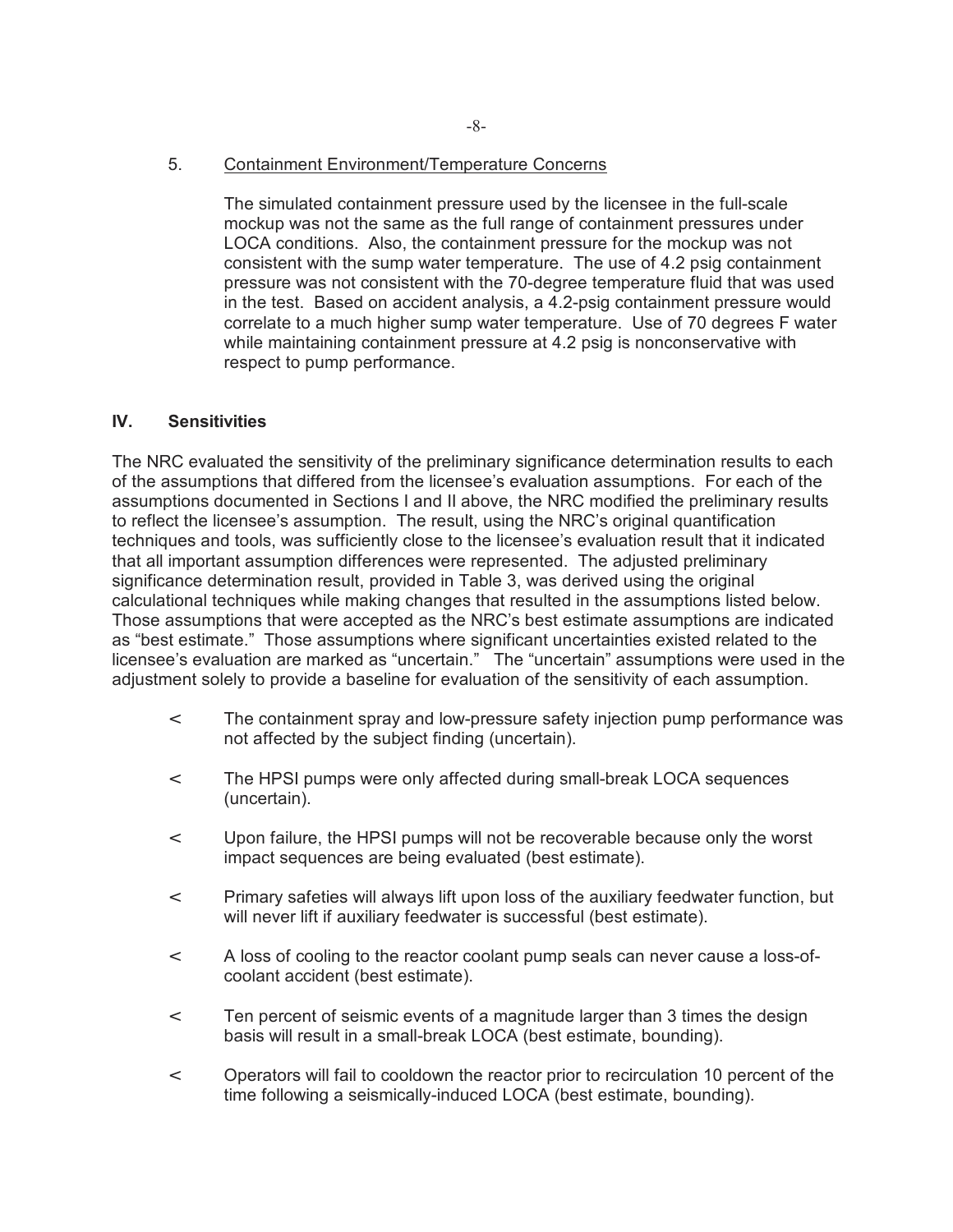< The result from the licensee's fire PRA is the best available estimate of change in core damage frequency related to the finding related to internal fires (best estimate).

The NRC challenged each of these assumptions by restoring the value associated with the assumption to that used in the preliminary significance determination. The resulting ∆CDF for all initiators following the change in each specific assumption is presented in Table 3.

| <b>TABLE 3</b><br><b>Sensitivities</b><br><b>Critical Assumptions Evaluated</b>                                                                                                                           |                              |                         |  |  |
|-----------------------------------------------------------------------------------------------------------------------------------------------------------------------------------------------------------|------------------------------|-------------------------|--|--|
| <b>Assumption</b>                                                                                                                                                                                         | <b>Change Evaluated</b>      | <b>Result</b><br>(ΔCDF) |  |  |
| <b>Adjusted Preliminary</b><br>Significance                                                                                                                                                               | $N/A^*$                      | $6.7 \times 10^{-6}$    |  |  |
| <b>HPR Always Affected</b>                                                                                                                                                                                | CCF set to 1.0 for MBLOCA    | $4.7 \times 10^{-5}$    |  |  |
| <b>CSR Fails with HPR</b>                                                                                                                                                                                 | CSR Set to 1.0               | $1.7 \times 10^{-5}$    |  |  |
| <b>Primary Safeties Fail at Nominal</b>                                                                                                                                                                   | Open in 2% of all Transients | $1.6 \times 10^{-5}$    |  |  |
| Primary Safeties Fail with AFW                                                                                                                                                                            | Always Open on Loss of AFW   | $5.7 \times 10^{-6}$    |  |  |
| <b>RCP Seal LOCA</b>                                                                                                                                                                                      | <b>LOCA occurs on SBO</b>    | $1.9 \times 10^{-5}$    |  |  |
| <b>HPR Affected During LBLOCA</b>                                                                                                                                                                         | CCF set to 1.0 for all LOCAs | $4.7 \times 10^{-5}$    |  |  |
| Recovery                                                                                                                                                                                                  | HPR Recovered 76% of time    | $1.6 \times 10^{-6}$    |  |  |
| Cooldown following Seismic                                                                                                                                                                                | No Cooldown                  | $9.3 \times 10^{-6}$    |  |  |
| * NOTE: The NRC's adjustment included the differences stated above and<br>assumptions considered to have a high degree of uncertainty, and should not be<br>misinterpreted as a best estimate evaluation. |                              |                         |  |  |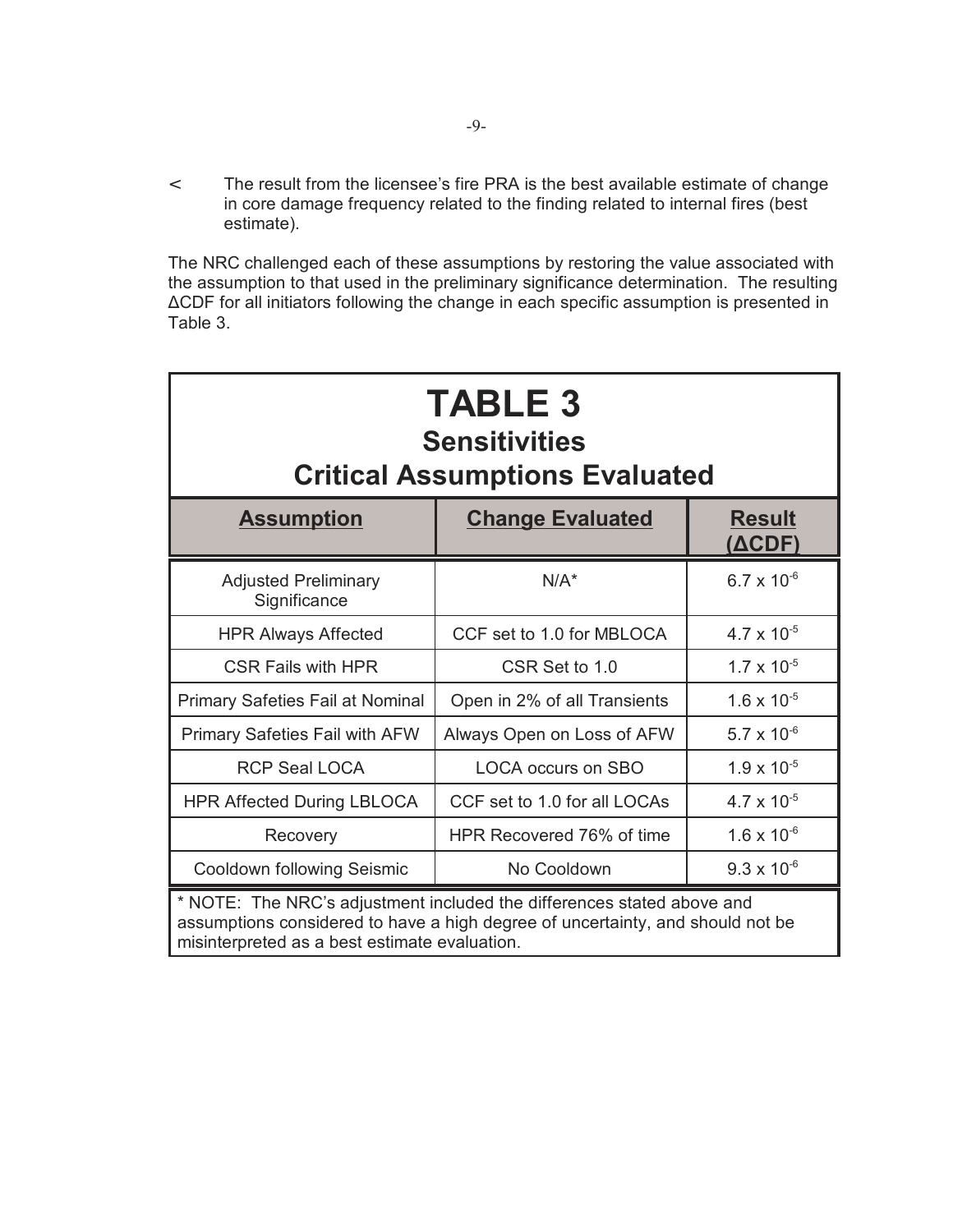# **Abbreviations Used in Table 3**:

- < HPR: High Pressure Recirculation
- < N/A: Not Applicable
- < CCF: Common Cause Failure
- < CSR: Containment Spray Recirculation
- < AFW: Auxiliary Feedwater
- < RCP: Reactor Coolant Pump
- < LOCA: Loss-of-Coolant Accident
- < SBO: Station Blackout
- < LBLOCA: Large-Break LOCA

The NRC reviewed the results from the sensitivity study. None of the results indicated that the significance of the subject finding should be classified below WHITE. While several of the assumption changes indicated that the significance of the finding would best be characterized as YELLOW, all but one assumption resulted in a significance result that was at or near the WHITE/YELLOW boundary.

The only assumption that had an appreciable change (greater than a factor of 2 - 3) in the significance was whether the performance of the HPSI pumps would be impacted during a medium-break LOCA.

# **V. Final Significance Determination**

The NRC made changes to the preliminary analysis for all assumption differences documented in Sections I and II, that the staff agreed were appropriate to use in a best estimate evaluation. While several assumptions were questioned by the staff, the NRC determined that most assumptions did not affect the final significance regardless of the assumption used. Therefore, the NRC reevaluated the significance of the subject finding by revising the preliminary significance determination using the licensee's assumptions. The result of these adjustments is reflected in Table 4, Column 3.

The NRC then determined by reviewing the sensitivities documented in Table 3, that the only assumption that could impact the final significance determination was the licensee's assumption that the finding would not affect medium-break LOCA sequences. The NRC revised the evaluation documented in Table 4, Column 3 by assuming that the entire spectrum of medium-break LOCAs would be affected by the performance deficiency. Specifically, the NRC assumed that the HPR function would fail during LOCAs falling anywhere within the entire spectrum of small and medium breaks. The result of this adjustment is reflected in Table 4, Column 4.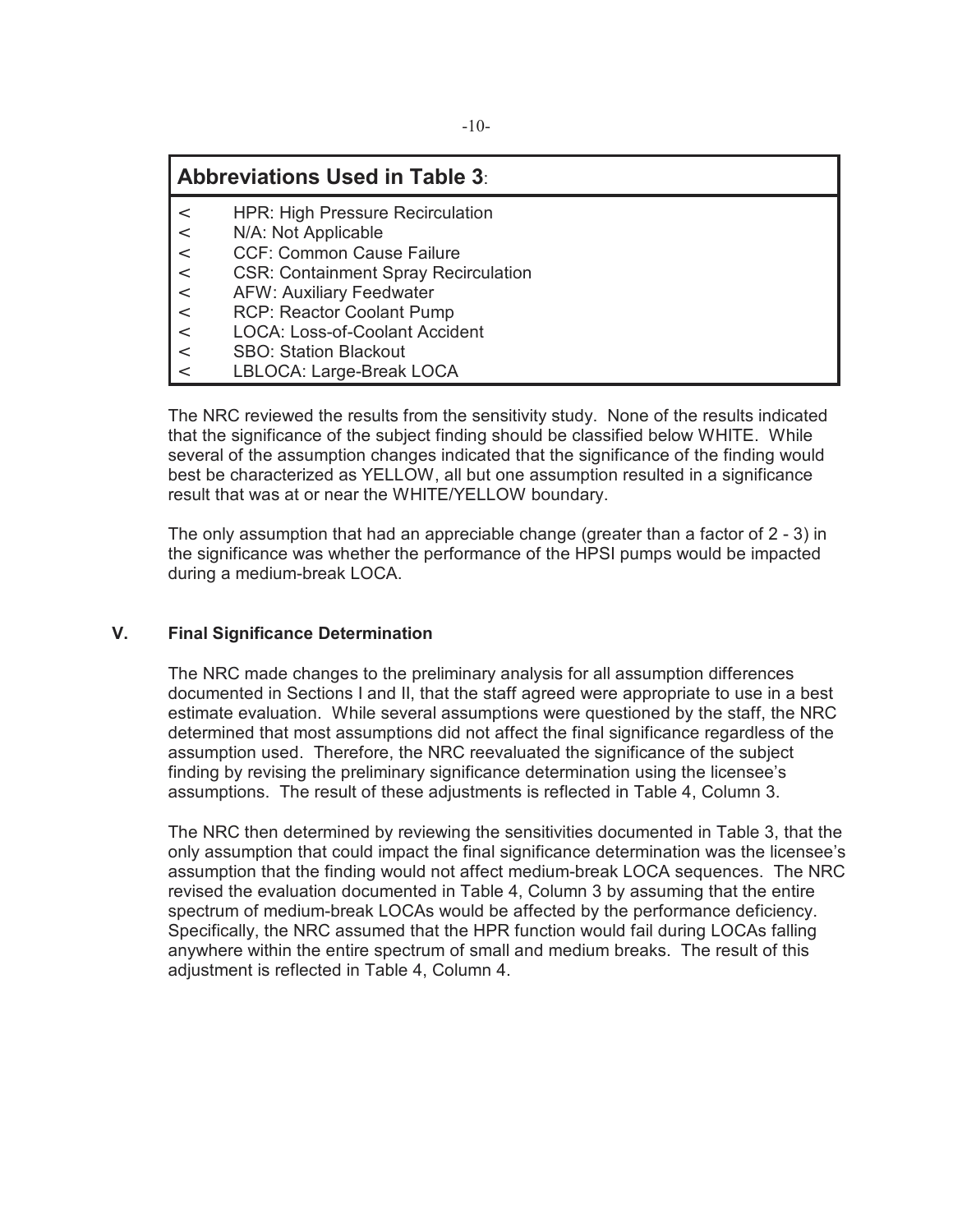| <b>TABLE 4</b><br><b>Range of Final Significant Determination</b><br><b>Internal Events Assessment</b> |                                                      |                                                                                          |                                                                                  |  |  |  |
|--------------------------------------------------------------------------------------------------------|------------------------------------------------------|------------------------------------------------------------------------------------------|----------------------------------------------------------------------------------|--|--|--|
| <b>Column 1</b><br><b>Initiating</b><br><b>Event</b>                                                   | <b>Column 2</b><br><b>Preliminary</b><br><b>ACDF</b> | <b>Column 3</b><br><b>Adjusted</b><br><b>No MBLOCA</b><br><b>Failures</b><br><b>ACDF</b> | <b>Column 4</b><br><b>Adjusted</b><br>w/MBLOCA<br><b>Failures</b><br><b>ACDF</b> |  |  |  |
| Large LOCA                                                                                             | $1.44 \times 10^{-6}$                                | $\overline{0}$                                                                           | 0                                                                                |  |  |  |
| Medium LOCA                                                                                            | $1.06 \times 10^{-5}$                                | $\overline{0}$                                                                           | $4.03 \times 10^{-5}$                                                            |  |  |  |
| Small LOCA                                                                                             | $9.15 \times 10^{-7}$                                | $3.41 \times 10^{-6}$                                                                    | $3.41 \times 10^{-6}$                                                            |  |  |  |
| Transients (PSV)                                                                                       | $2.89 \times 10^{-6}$                                | $2.33 \times 10^{-8}$                                                                    | $2.33 \times 10^{-8}$                                                            |  |  |  |
| <b>LOOP</b><br>(RCP seal LOCA)                                                                         | $9.72 \times 10^{-8}$                                | $\overline{0}$                                                                           | $\mathbf{0}$                                                                     |  |  |  |
| Seismic                                                                                                | $7.90 \times 10^{-6}$                                | $4.36 \times 10^{-7}$                                                                    | $4.36 \times 10^{-7}$                                                            |  |  |  |
| <b>Internal Floods</b>                                                                                 | $2.44 \times 10^{-9}$                                | $7.90 \times 10^{-9}$                                                                    | $7.90 \times 10^{-9}$                                                            |  |  |  |
| <b>Internal Fire</b>                                                                                   | $9.26 \times 10^{-7}$                                | $1.80 \times 10^{-6}$                                                                    | $1.80 \times 10^{-6}$                                                            |  |  |  |
| <b>Total</b>                                                                                           | $2.47 \times 10^{-5}$                                | 5.68 $\times$ 10 <sup>-6</sup>                                                           | $4.60 \times 10^{-5}$                                                            |  |  |  |

Given these evaluations, the NRC determined that the best estimate value for the change in core damage frequency lies somewhere between the 5.7  $\times$  10<sup>-6</sup>, the result using the licensee's assumptions, and  $4.6 \times 10^{-5}$ , the result using those assumptions determined to be the best available information by the NRC and the preliminary significance determination assumption that HPSI pumps would fail on recirculation during a medium-break LOCA. The NRC noted that, given this uncertainty range, approximately 89 percent of the total range lies in the Yellow region defined by the significance determination process.

Based on the uncertainties associated with the phenomena involved, and the nonconservatisms and other issues associated with the testing documented in Section III, the staff could not conclude, with reasonable assurance, that there was a high likelihood that one or both HPSI pumps would have performed its risk-significant function during the postulated scenarios. The NRC noted that the probability of having a medium-break LOCA within the spectrum of breaks decreases greatly with the size of the break. This indicates that the majority of the initiating event frequency is the probability of having a medium-break LOCA that is on the low end of the break-size spectrum. Therefore,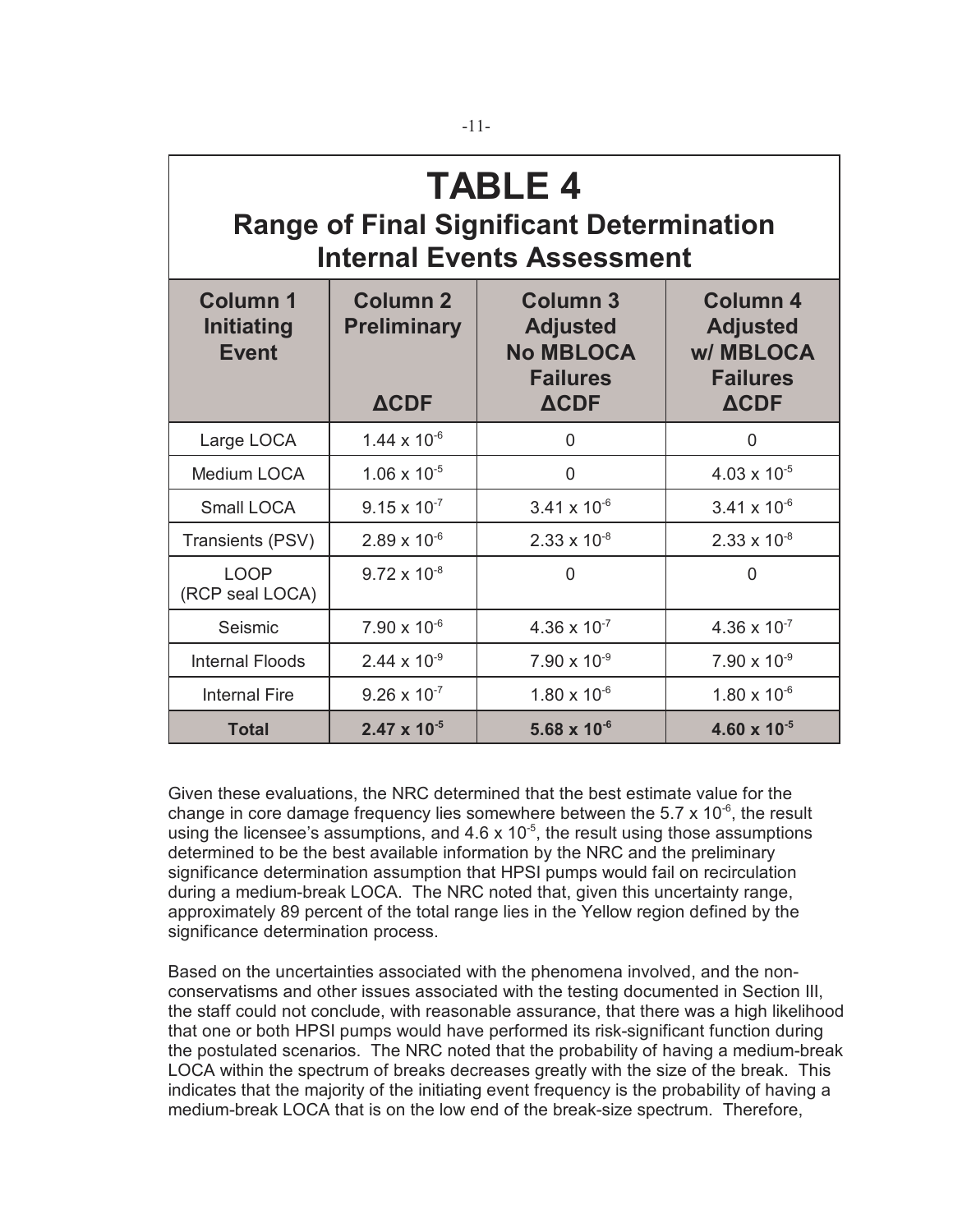relatively small errors in the licensee's method of determining the maximum break size that would fail the HPR function could have a large effect on the final result of the risk determination.

The NRC calculated that an increase in the common cause failure rate of the HPR function, caused by the subject performance deficiency, of between 8 and 14% (depending on the model used) throughout the spectrum of medium breaks, would represent the White/Yellow threshold. Based on the NRC's determination that the pumps would be impacted by air intrusion and would not survive during these scenarios, the NRC determined that the subject performance deficiency is more appropriately characterized as Yellow, a finding of substantial safety significance.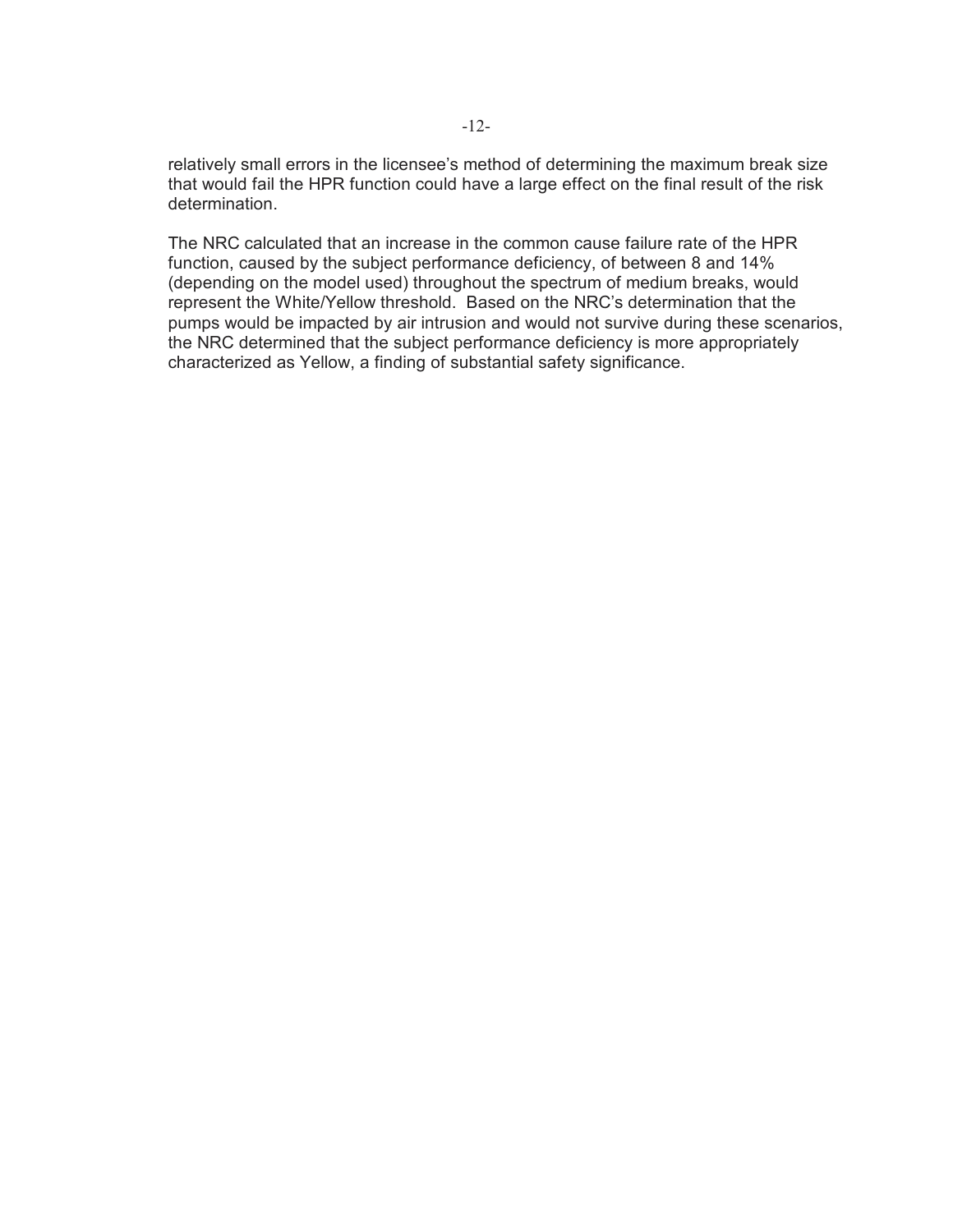#### **Arizona Public Service Company - EA-04-221**

DISTRIBUTION: RIDSSECYMAILCENTER RIDSOCAMAILCENTER RIDSEDOMAILCENTER RIDSOEMAILCENTER RIDSOGCMAILCENTER RIDSNRROD RIDSNRRADIP RIDSOPAMAIL RIDSOIMAILCENTER RIDSOIGMAILCENTER RIDSOCFOMAILCENTER RIDSRGN1MAILCENTER RIDSRGN2MAILCENTER RIDSRGN3MAILCENTER OEWEB RIDSNRRDIPMIIPB via e-mail:<br>Sanborn - GFS Vasquez - GMV Gwynn - TPG Mallett - BSM1 R4ALLEGE Fuller - KSF Maier - WAM Dricks - VLD Howell - ATH Chamberlain - DDC Powers - DAP Vegel - AXV Pruett - TWP Werner - GEW Taylor - NHT Hay - MCH2 Warnick - GXW2 Powers - DAP Clark - JAC Gardin - KEG Richards - SAR OEMAIL Starkey - DRS Fields - MBF1 Franovich - RLF2 Tschiltz - MDT Dixon-Herrity - JLD Zobler - MLZ

SISP Review Completed: **YES** ADAMS: **YES** Initials: **GFS** : Publicly Available : Non-Sensitive

| <b>ACES</b>    | C:DRP/D            | <b>SRA</b>      | C:EB          | D:DRP         |
|----------------|--------------------|-----------------|---------------|---------------|
| <b>SANBORN</b> | <b>PRUETT</b>      | <b>LOVELESS</b> | <b>CLARK</b>  | <b>HOWELL</b> |
| <b>IRA</b>     | /RA/               | /RA/            | /RA/          | /RA/          |
| 3/14/2005      | 3/15/2005          | 3/16/2005       | 3/17/2005     | 3/17/2005     |
| <b>RC</b>      | <b>DRA</b>         | <b>RA</b>       | D:OE          |               |
|                |                    |                 |               |               |
| <b>IFULLER</b> | <b>GWYNN</b>       | <b>MALLETT</b>  | <b>CONGEL</b> |               |
| <b>IRA</b>     | <b>Mallett for</b> | /RA/            | /Nolan acting |               |
|                |                    |                 | for/          |               |

DOCUMENT NAME:ML051010009 wpd